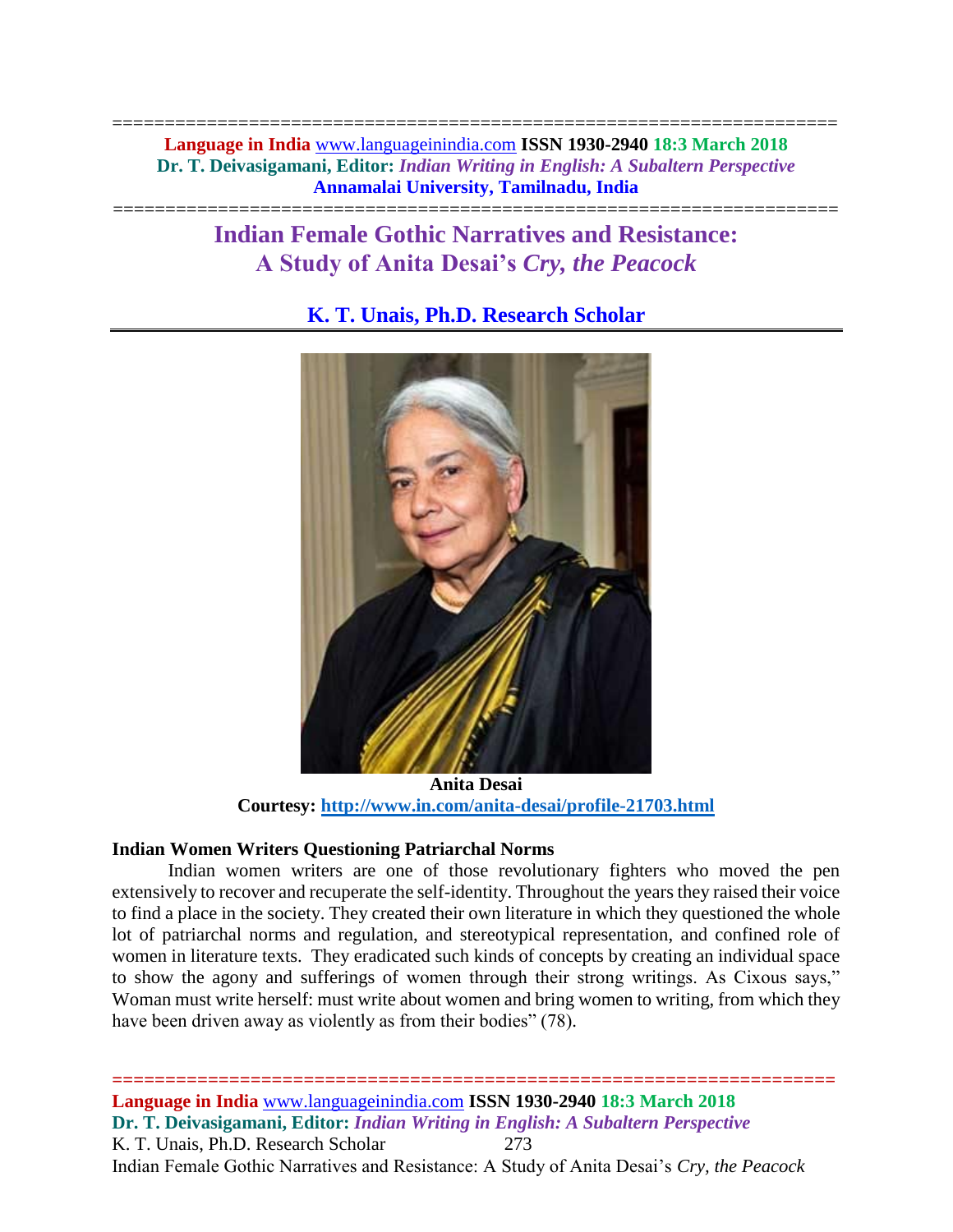

## **Anita Desai's Narratives**

Anita Desai is such a prolific writer who brought out her inner feelings outside through the narratives and showed the path to youngsters how to represent and evince the women sufferings and painful condition before society. She is always concerned with the inner world of her characters and their roles. She basically showed the plights of modern women in the existing condition of patriarchal society. Desai has written abundantly who published her first novel in 1963, *Cry The Peacock*. Then she came up with *Clear Light of Day* (1980) which she counted as her most autobiographical work as it is set during her age and also in the same background. Later, she published *In Custody* which was short listed for the Booker Prize, was all about an Urdu poet. Besides these novels she has written many novels which gained the appreciation and obtained many awards also.

## **Focus of This Paper – Analysis of Characters Using Gothic as Medium**

This paper tries to explore the resistant attitudes of female characters in her first and famous novel *Cry the Peacock* by using Gothic as a medium. The gothic literature has a long history that span over many centuries. This particular genre flourished in the age of eighteenth and nineteenth century where people started attracting to this innovative style. Critics have studied thoroughly about the genre and described the features in different ways. Horace Walpole's *The Castle of Otranto* (1764) is considered as one of the first original Gothic novels. Later many writers published, wrote and contributed abundantly to this genre. M. H. Abrams defines the Gothic in General in his book *A Glossary of Literary Terms* in the light of Horace Walpole's *The Castle of Otranto* as follows:

**==================================================================== Language in India** [www.languageinindia.com](http://www.languageinindia.com/) **ISSN 1930-2940 18:3 March 2018 Dr. T. Deivasigamani, Editor:** *Indian Writing in English: A Subaltern Perspective* K. T. Unais, Ph.D. Research Scholar 274 Indian Female Gothic Narratives and Resistance: A Study of Anita Desai's *Cry, the Peacock*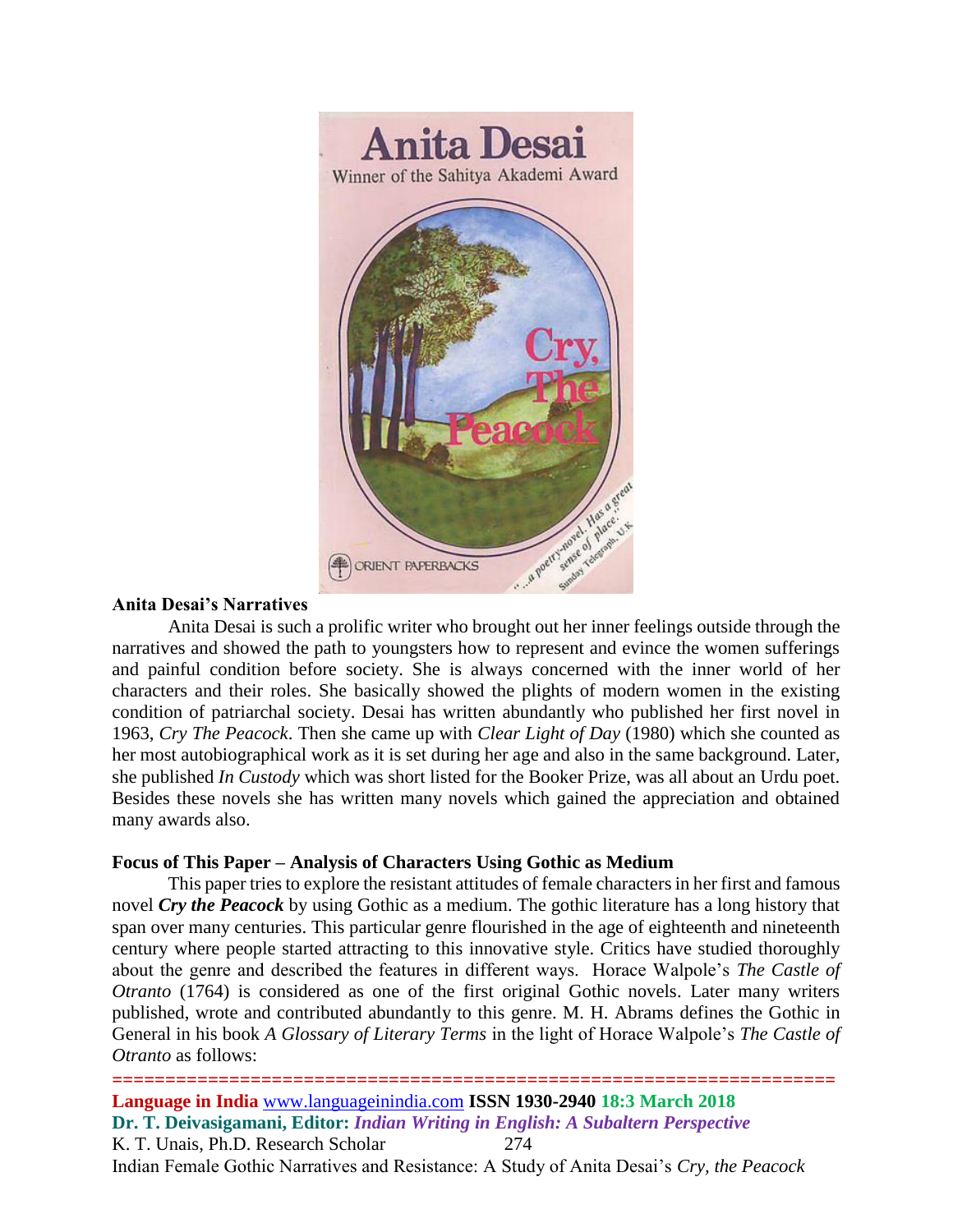Some writers followed Walpole's example by setting their stories in the medieval period; others set them in a Catholic country, especially Italy or Spain. The locale was often a gloomy castle furnished with dungeons, subterranean passages, and sliding panels; the typical story focused on the sufferings imposed on an innocent heroine by a cruel and lustful villain, and made bountiful use of ghosts, mysterious disappearances, and other sensational and supernatural occurrences (which in a number of novels turned out to have natural explanations).

#### **Female Gothic**

The female gothic is one of the most exciting sub genres of Gothic literature. It is derived from the work of Ann Radcliff and other female writers of the nineteenth century. The term female Gothic is coined by Ellen Moers In 1977 in *Literary Women* to figure out the depiction of women in a Gothic. But, Indian gothic narratives are very different from the western gothic narratives. Indian writers come up with their own style and subverted the genre into a new style. Instead of using extreme physical terror and horror full setting places they converted into old gardens and some actions. Hence, Indian women writers widely use gothic as a medium to express their feelings and sufferings.

#### **Image, Plots and Settings**

Novels of Anita Desai, often, expose certain recurring methods in image; plot and settings which provide the charm of the narratives. The two opposing components such as gothic mystery and philosophical elements combined together in her novels. *Cry the peacock* is a best epitome of such narration in which she clearly brings out the philosophical elements and gothic mystery. Most of Anita Desai's novels show the characteristics Emily Bronte's *Wuthering Heights* (1847) in which she used the same technique to evoke the terror and horror.

#### **Focus on Modern Situation**

The setting of the Anita Desai's novels is particular in terms of bringing up the modern formation instead of old fashion which we usually see in the gothic narratives. She often makes her novels in the city, hill station or in the big gardens. Besides, she mostly portrays her characters as wanderers who are searching the self-identity. Desai has opened up a space to discuss the feminist mode of writing throughout her career. N.R Gopal talks about Anita Desai's particular characterisation as "Anita Desai not only explores and portrays the feminine psyche of a common women but also of the subnormal bordering on abnormal women" (21).

#### *Cry the Peacock*

*Cry the peacock* is one of the most discussed and poetic novels of the Indian English literature. It deals with the mind set of Indian culture and tradition beautifully. The novel revolves around the character Maya, the protagonist of the novel, struggles to find a place in the society in the novel. She has been given different kinds of roles to understand and figure out the actual scenario of the world of indifference. Actually, the entire narration is the protagonist's psychic tumult, who is seen haunted by the prophecy of an astrologer in the beginning of the novel. Desai

**====================================================================**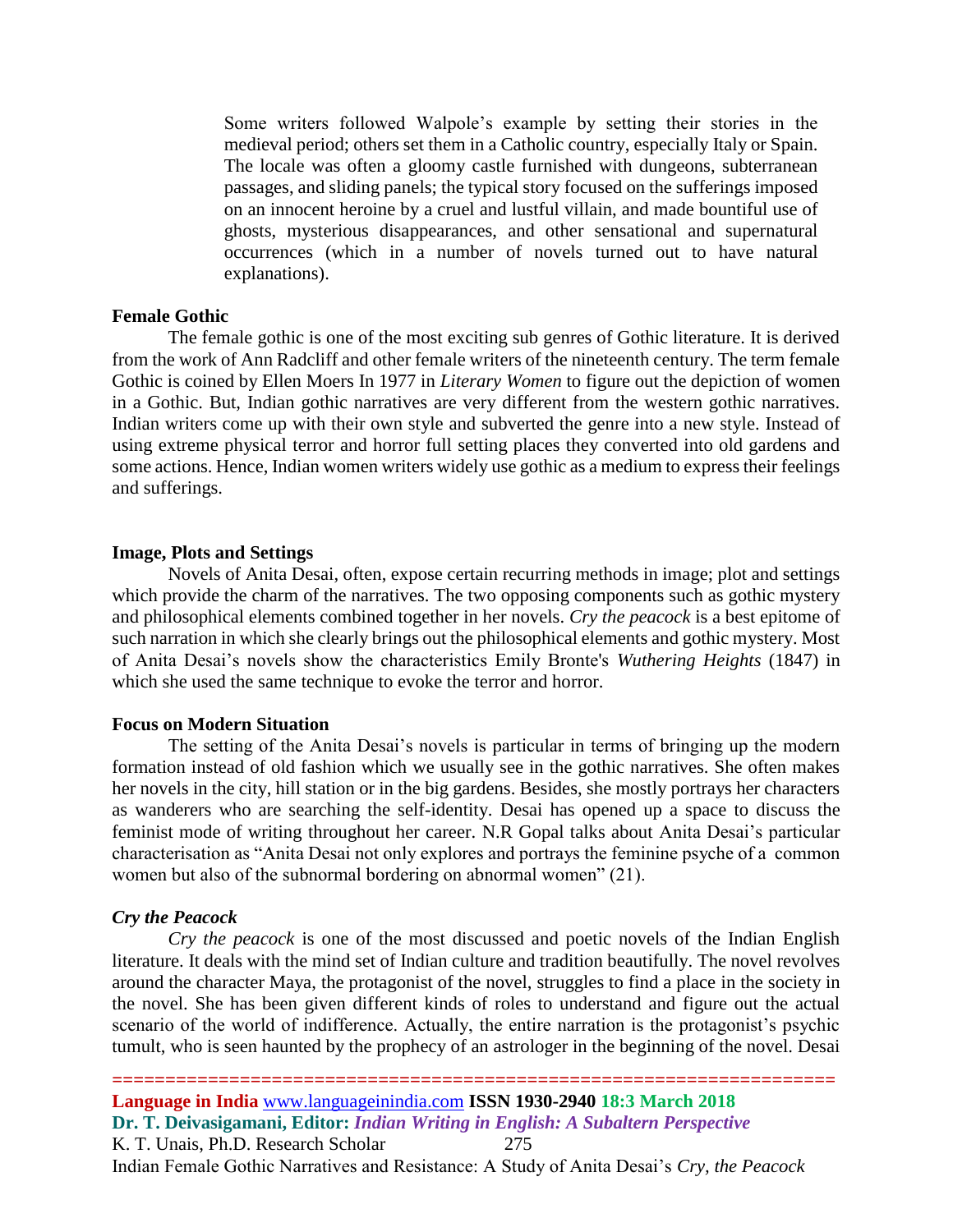uses the technique of stream of consciousness in the novel in which she describes the protagonist psychic dilemma and alienation. It is the story of Maya's relationship with her husband. The novel mainly deals with the theme of marital discord between Maya and her husband Gautama. Maya goes through the different stages of life in the novel in which the author discusses the inner world of the protagonist, her desire for love and companionship, her eagerness to live freely and her fixation with the death.

#### **Maya as a Rebel Woman**

Anita Desai portrays Maya as a rebel woman, who feels uncomfortable in this patriarchal society. Being alone in the family, she got most of the father's love and affection. But, she clearly unsatisfied with her lively conditions and she resists and challenges the way her father nurtured her. She says that:

You have a very obvious father – obsession, which is also the reason why you married me, a man much older than yourself. The realization that another person, both close to you and your father does not place the same trust as you do in the adored figure shakes your faith. (Cry 122)

The other instance she rebelled the whole lot of patriarchal system is when she talks about her unsatisfied life with her husband Gautama. Lack of emotional attachment is very evident between Maya and Gautama. Though she is very eager and obsesses with the life, she challenges all the norms of the society. Her displeased sexual life portrays clearly by Anita Desai. She frankly admits and says her sexual dissatisfaction:

> How little he knew my sufferings, or of how to comfort me. Telling me to go to sleep and while he worked at his papers, he did not give another thought to me, to either the soft willing body, or the lonely wanting mind that waited near his bed. (09)

#### **Other Women Characters Who Rebelled and Resisted**

Apart from Maya, there are other women characters that rebelled and resisted the odds and norms of the society in the novels. Nila, Gautama's sister and his mother one way started questioning the problems of society in the novel. Nila talks about her marital life as "After ten years with that rabbit I married, I have learnt to do everything myself" (162). The other woman character in the novel Laila, Maya's friend, mocks the entire system of marriage in the novel. She never complained about her unhappy marriage life, but she accepted her gloomy and unhappy life and said that "it was all written in my fate long ago" (54). In all these instances the women characters of Anita Desai's Cry the Peacock show the dejection of all the odds and norms prevailing in the society. They whole one way or other rebelled the so-called customs and tradition.

#### **Dejection**

Anita Desai portrays her characters as willing to do anything in the life. She gives priorities to each and every woman characters by showing the dejection of stereotypical representation. The incident of Nila's divorce clearly evinces the superiority power of her characters. Even Maya amused when she heard about Nila's initiative on diverse and went to near lawyer alone to discuss about it. Despite of her mother's disapproval for diverse she has shown immense courage to do so.

**==================================================================== Language in India** [www.languageinindia.com](http://www.languageinindia.com/) **ISSN 1930-2940 18:3 March 2018 Dr. T. Deivasigamani, Editor:** *Indian Writing in English: A Subaltern Perspective* K. T. Unais, Ph.D. Research Scholar 276 Indian Female Gothic Narratives and Resistance: A Study of Anita Desai's *Cry, the Peacock*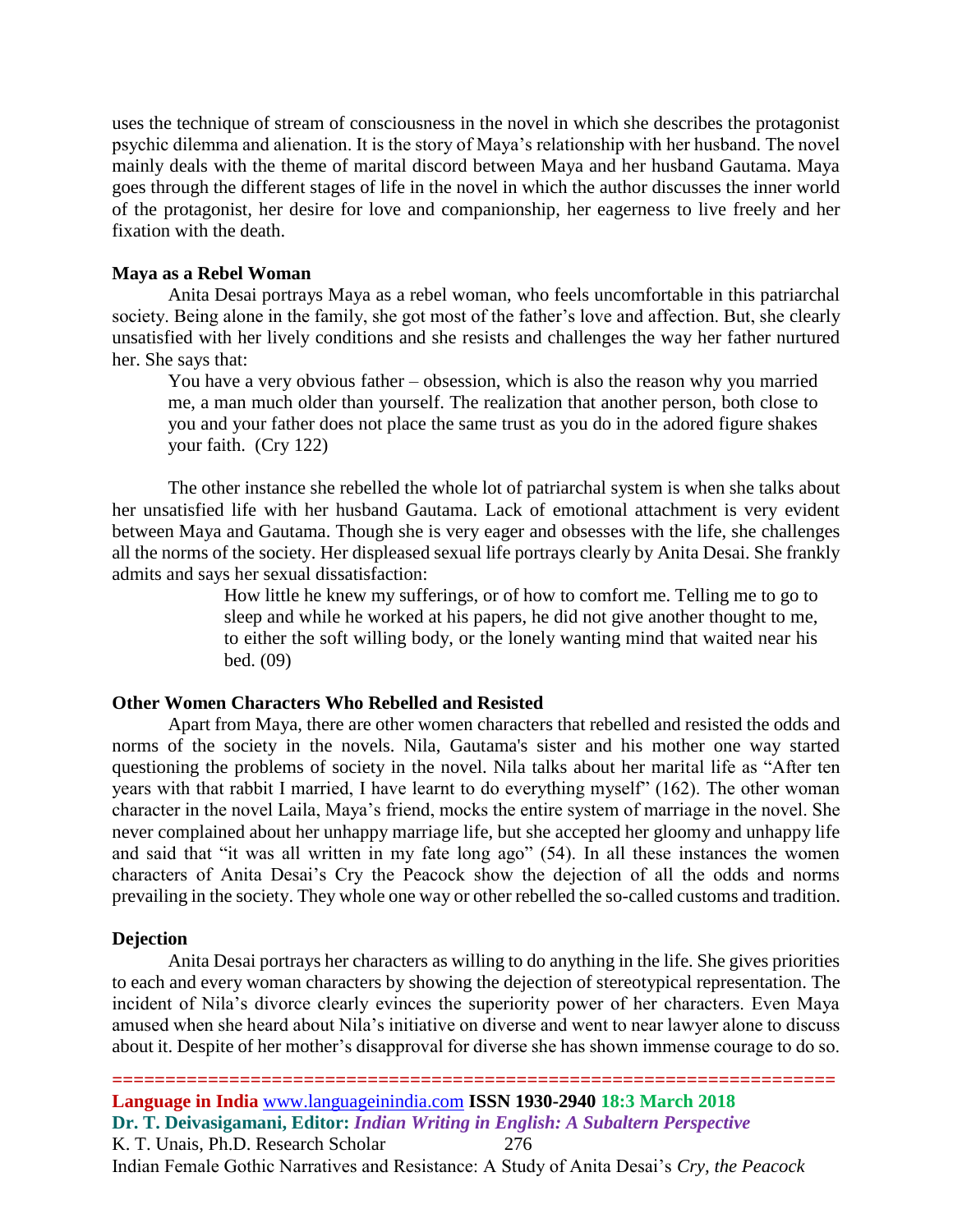She uttered after the diverse letter that i have learnt everything to do myself. It is a clear proclamation of dejection and resistance of entire patriarchal system of the society.

#### **Resistance**

Maya's angry reaction towards the Leila's husband proves resistant attitude of the protagonist. She talks about her husband's silly talks on Leila's parents in a fuming way. Maya says:

Sometimes i thought of him as an animal, a ferocious and wild beast that allowed itself to become a house pet for its own reasons, and he accepted the food and drink she earned for him, as his due, even teasing her about her parents who had not seen her, written to her, or in any way communicated with her since the day of her elopement.(58)

Another instance for the resistance of the entire system is very obvious when Maya talks about her husband's obsession with money. She entirely unsatisfied with her husband and rejects his idea of life. She does not think money as a basic need of life. She proclaimed there are more things than money one has to share in the entire life. Maya says:

> But, of course, we must, though I'm sure I don't know if money is basic. And why must it always be money? It's always be money, or property never a case of passion and revenge, murder and exciting things life that basic things why? Don't they ever happen? (23)

Maya continued fighting to get place in this male-centred society. Though she is in full love with the happy life, she showed her rage in the time. As astrologer's prophecy she decided to kill her husband who treated her as a puppet. The killing act of Maya (female character) shows dejection of entire stereotypical narration in which women were merely tools for their counterpart. Most of the western gothic and female gothic novels failed to portray their female characters as strong and superior than their male counterpart. It was not merely a killing, but it was Maya's revolt against entire social order and the rage that comes out from her past experience. Maya says:All order is gone out of my life, all formality, there is no plan, no peace nothing to keep me with the pattern of familiar, everything living and doing" (195).

#### **Transferred Inner Affection to an Object**

Maya's love towards her dog is something transferred her inner affection to an object. She has grown up without fulfilling the affection of mother and later she was denied the desirable love by husband. So, Maya is very much affected to her pet dog, Toto. Whenever she remembers about Toto she really feels something missing. She says on to that:

Small while Toto, whining a little, out of fear, his futile barks dying away into a hopeless silence. Small white Toto, small white corpse in the blaze of sun, abandon. "I shall miss himself-terribly, Gautama, I cried then, the confession fearing out of me in a stormy lush and even as I wiped away my quick tears and wept-more, I cried to myself what is the use? I am alone. (24)

**====================================================================**